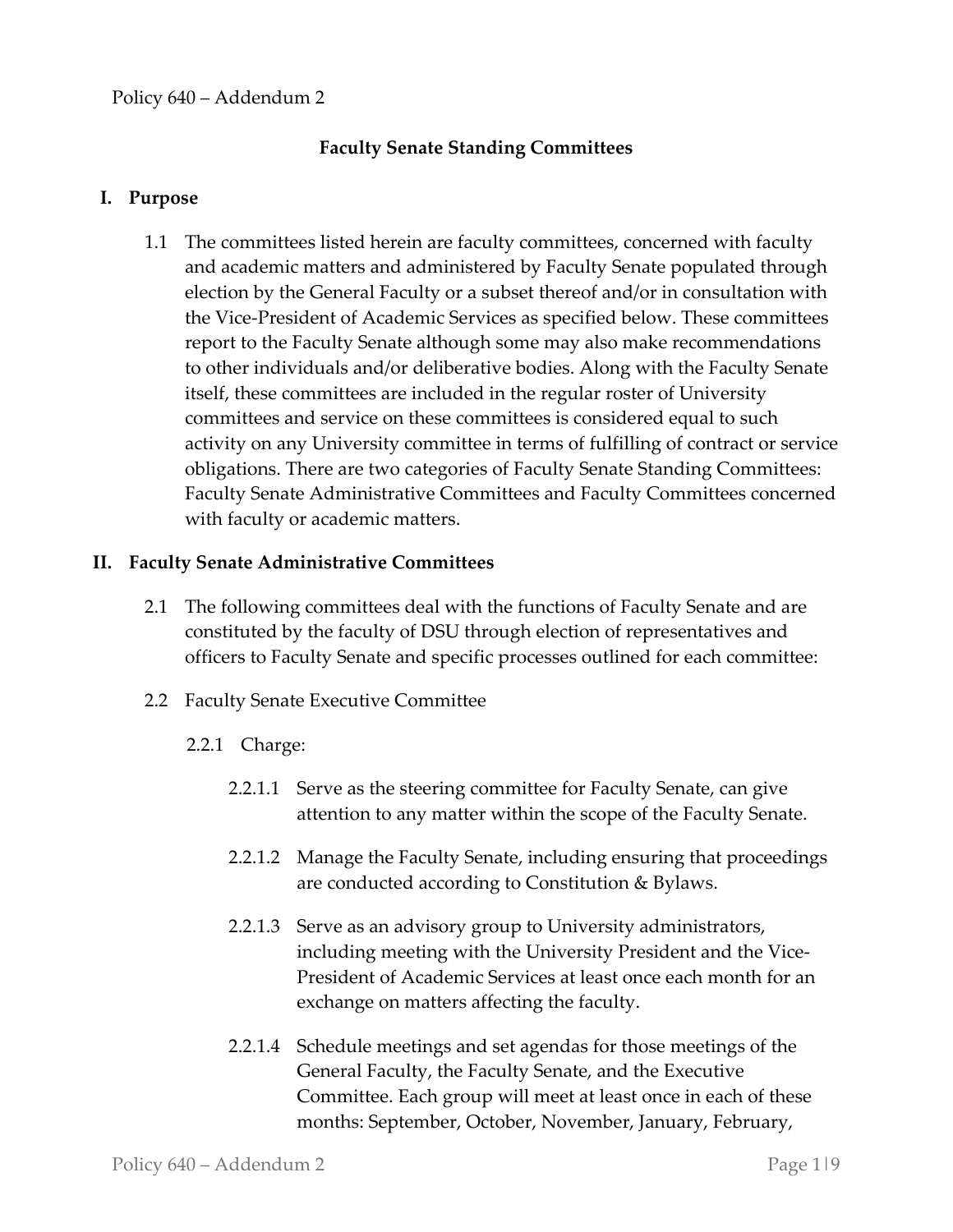March, and April. Other meetings can be scheduled according to guidelines established in the Bylaws.

- 2.2.1.5 Approve expenditures of Faculty Senate funds up to \$250.00.
- 2.2.2 Chair: Faculty Senate President.
- 2.2.3 Members: Faculty Senate President-Elect, Faculty Senate Secretary/Treasurer, two (2) members of Faculty Senate selected annually by the new President and ratified by the Faculty Senate.
- 2.2.4 Relevant Policies: 639 & 640
- 2.3 Faculty Senate Constitutional Review & Organizing Committee
	- 2.3.1 Charge: Review, update, and preserve the integrity of the Constitution & Bylaws of the Faculty Senate of Dixie State University, including:
		- 2.3.1.1 Annual review of Faculty Senate representation demographics.
		- 2.3.1.2 Recommend procedures for electing officers and members.
		- 2.3.1.3 Recommend new University policies and revisions to existing University policies to Faculty Senate.
	- 2.3.2 Chair: Faculty Senator, appointed annually by Executive Committee
	- 2.3.3 Members: Five (5) Faculty Senators not serving on Executive Committee, elected by Faculty Senate.
	- 2.3.4 Relevant Policies: 639 & 640

#### **III. Faculty Committees**

- 3.1 The following committees are concerned with academic matters and faculty employment at DSU. All Faculty Committees must be chaired by a member of the faculty. When elections are required, Faculty Senate will conduct elections according to the relevant policy. "Selected jointly" refers to an appointment made collaboratively by the Faculty Senate Executive Committee and the Vice-President of Academic Services.
- 3.2 Academic Appeals Committee
	- 3.2.1 Charge: Adjudicate appeals from students for academic actions and from faculty members for a dean's overrule of a faculty member's academic action; rule on appeals of General Education and other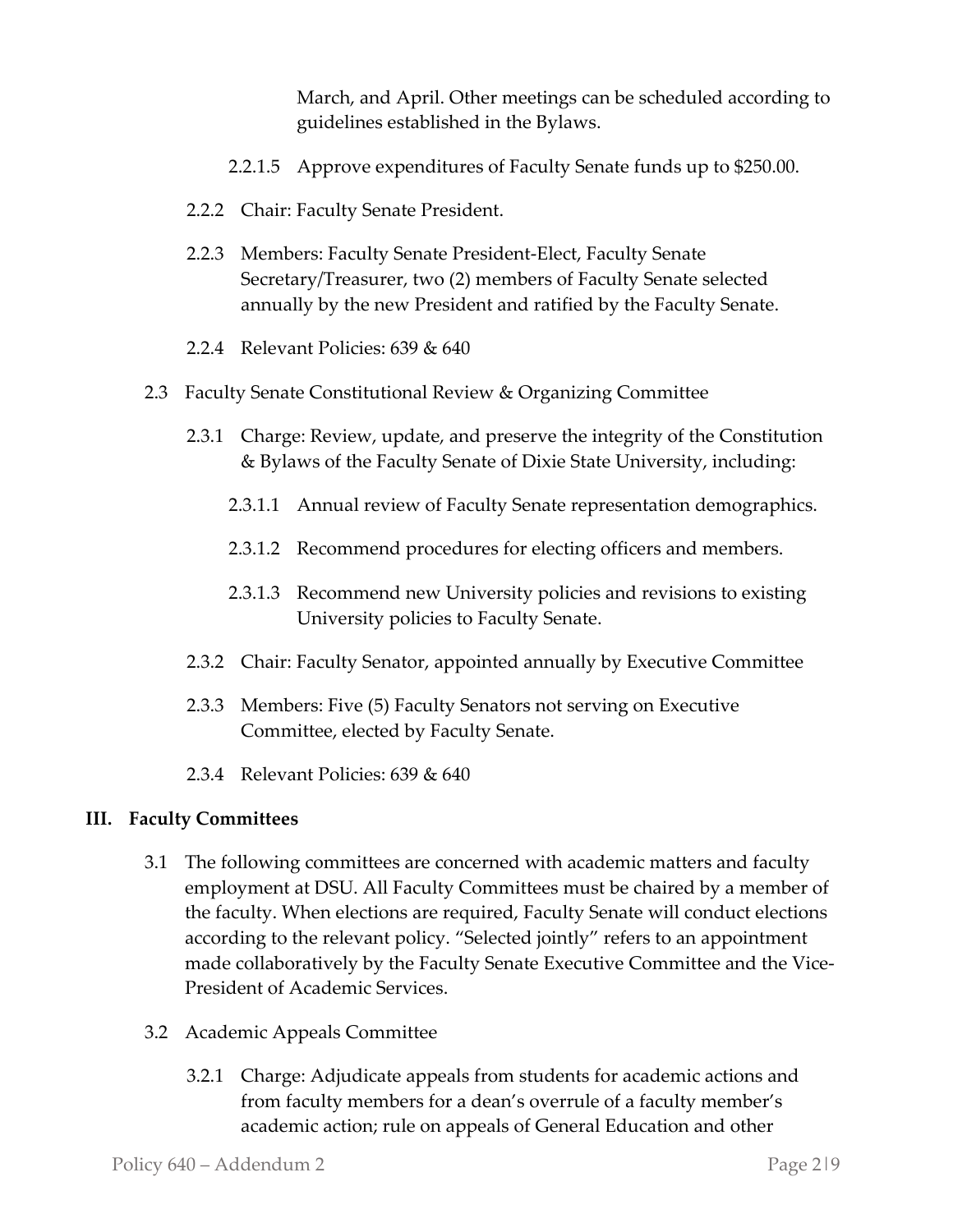graduation requirements.

- 3.2.2 Chair: Non-voting, full-time, tenured faculty member<sup>1</sup>, selected jointly, to serve a 3-year term.
- 3.2.3 Members: Five (5) representative faculty members<sup>1</sup>, selected jointly; two  $(2)$  $(2)$  $(2)$  students<sup>2</sup>.
- 3.2.4 Relevant Policy: 552 Students Conduct Code; a variety of academic policies including 524 Graduation and 526 Academic Transfer, University catalog.
- 3.3 Academic Integrity Committee
	- 3.3.1 Charge: Adjudicate appeals from students regarding an academic sanction based on substantiated academic misconduct and imposed by a faculty member and upheld by the dean; rule on sanctions greater than failing the course requested by a faculty member, department chair, or dean.
	- 3.3.2 Chair: Non-voting, full-time tenured faculty member<sup>1</sup>, selected jointly, to serve a 3-year term.
	- 3.3.3 Members: Five  $(5)$  representative faculty members, selected jointly<sup>1</sup>; two (2) students.
	- 3.3.4 Relevant Policy: 552 Student Conduct Code.
- 3.4 Faculty Excellence Committee
	- 3.4.1 Charge: Promote academic standards; Develop recommendations for improving academic excellence and professionalism at DSU; make recommendations to Faculty Senate about 642 Faculty Evaluations and associated procedures. As well as syllabus requirements and portfolio development.
	- 3.4.2 Chair: Full-time faculty member, selected jointly, to serve a 3-year term.
	- 3.4.3 Members: At least one regular faculty member from each academic school.
	- 3.4.4 Relevant Policy: 642 Faculty Evaluations.

<span id="page-2-0"></span><sup>&</sup>lt;sup>1</sup> Cannot serve as department chair during term on committee.

<span id="page-2-1"></span><sup>2</sup> Student members on committees are selected by DSUSA.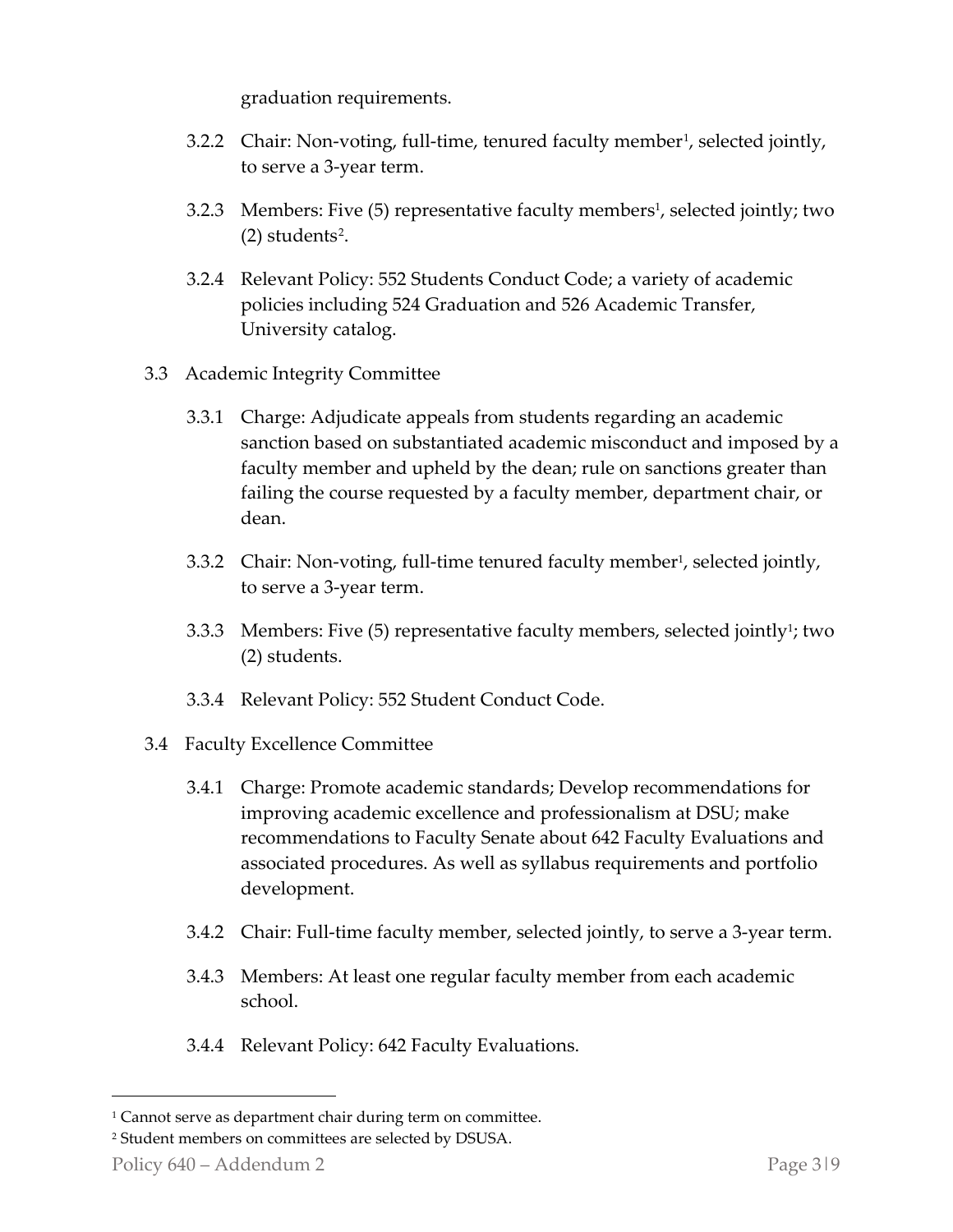# 3.5 Faculty Hearing Board[3](#page-3-0)

- 3.5.1 Charge: Provide a unified hearing board representing all faculty to hear appeals and grievances related to faculty, including issues regarding academic freedom, faculty rights, faculty termination, and faculty grievance and appeals of faculty promotion and non-probationary status decisions; and to issue votes on such matters to inform the President of the University of the faculty's decision on the matter.
- 3.5.2 Chair: A pool of three  $(3)$ , full-time, tenured faculty members<sup>1</sup> with terminal rank, selected jointly; 3-year term, with voting rights, one will be randomly selected to chair each committee; can vote when selected as chair; cannot concurrently serve as chair of any review committee or as a member of the University Faculty Review Committee or the Faculty Post-Probation Review Committee. A potential chair may recuse him/herself for any potential conflict of interest or potential bias.
- 3.5.3 Members: Ten  $(10)$  full-time, non-probationary faculty members<sup>1</sup> are elected by the faculty to serve rotating 3-year terms as part of a Hearing Board Pool; cannot concurrently serve as department chair, associate dean, chair of any faculty review committee, or as a member of either the Faculty Post-Probation Review Committee or the University Faculty Review Committee. Four members will be randomly selected to serve on a specific board from the member pool and the chairs not selected to serve as chair, with each member having the right of recusal for any potential conflict of interest or potential bias and with appellants, grievants, and other respondents given the right to request removal of up to two members of the committee without the need to state a reason. In case of removal, new members will be randomly selected from the pool of available members and chairs.
- 3.5.4 Relevant Policy: 632 Faculty Responsibilities & Academic Freedom; 371 Faculty Termination; 641 Retention, Promotion and Tenure Policy; 151 Grievance Procedure, and others as required.
- 3.6 Faculty Post-Probation Review Committee
	- 3.6.1 Charge: Review and vote regarding portfolios of post-probationary faculty as required in 641 Retention, Promotion and Tenure Policy and

<span id="page-3-0"></span><sup>&</sup>lt;sup>3</sup> A unified hearing board for faculty matters formerly referred to as Faculty Appeals Committee in a since revised policy; Faculty Review & Appeals Board in 632, Faculty Review Board in 371; Faculty Hearing Board in 641, and Grievance Committee in 151. Existing policies will be revised to reflect the name Faculty Hearing Board.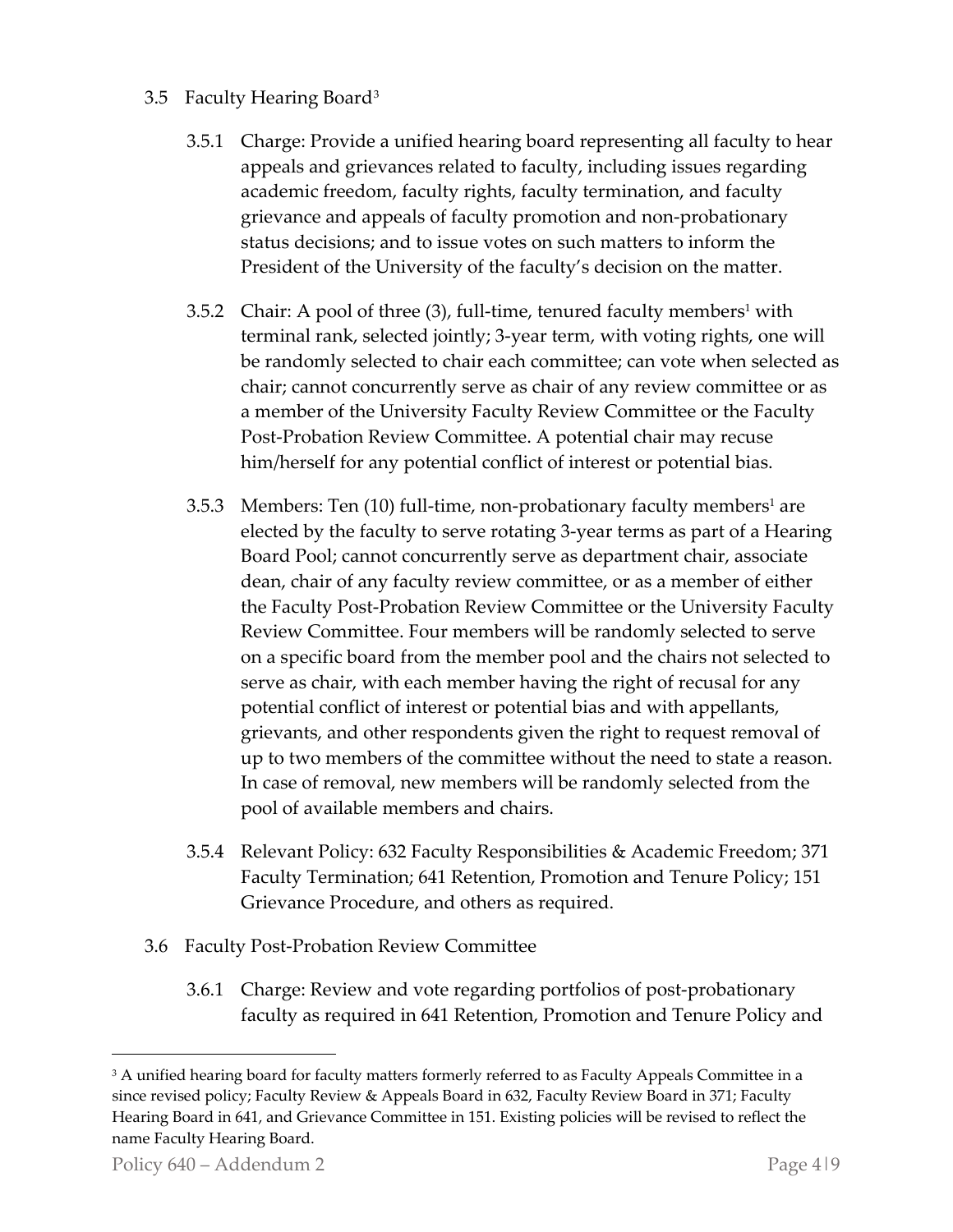make recommendations to the Vice-President of Academic Services about those reviews.

- 3.6.2 Chair: Non-voting, full-time, terminal rank, tenured faculty member<sup>1</sup>, selected jointly, voting rights, 3-year term; cannot serve as chair of any other review committee or as a member of the University Faculty Review Committee.
- 3.6.3 Members: At least five (5) full-time, tenured, terminally ranked faculty members<sup>1</sup>, elected by the faculty, 3-year rotating terms (chair and members cannot be scheduled to undergo review during the period of their incumbency); cannot serve as chair of any other review committee or as a member of the University Faculty Review committee.
- 3.6.4 Relevant Policy: 641 Retention, Promotion and Tenure Policy.
- 3.7 Faculty Professional Development Committee
	- 3.7.1 Charge: Process requests and make recommendations to the Vice-President of Academic Services about professional development grants, educational leave, educational stipends, and sabbaticals; make recommendations to Faculty Senate about Faculty Professional Development policy (634) and associated procedures.
	- 3.7.2 Chair: Non-voting (except in instances of another member's recusal) full-time faculty member<sup>1</sup>, selected jointly for a 3-year term.
	- 3.7.3 Members: Five full-time, representative, regular faculty members<sup>1</sup>, jointly selected; Human resources representative *ex officio*.
	- 3.7.4 Relevant Policy: 634 Faculty Professional Development.
- 3.8 Faculty Staffing Committee
	- 3.8.1 Charge: Submit annual report to Faculty Senate recommending future faculty staffing, including supporting data; identify types of data to be gathered to supporting faculty staffing recommendations; work with departments and Institutional Research to aggregate and analyze data.
		- 3.8.1.1 This committee does not make decisions or recommendations related to current personal or applicants for positions.
	- 3.8.2 Chair: Full-time tenured faculty member, selected jointly, to serve a 3 year term.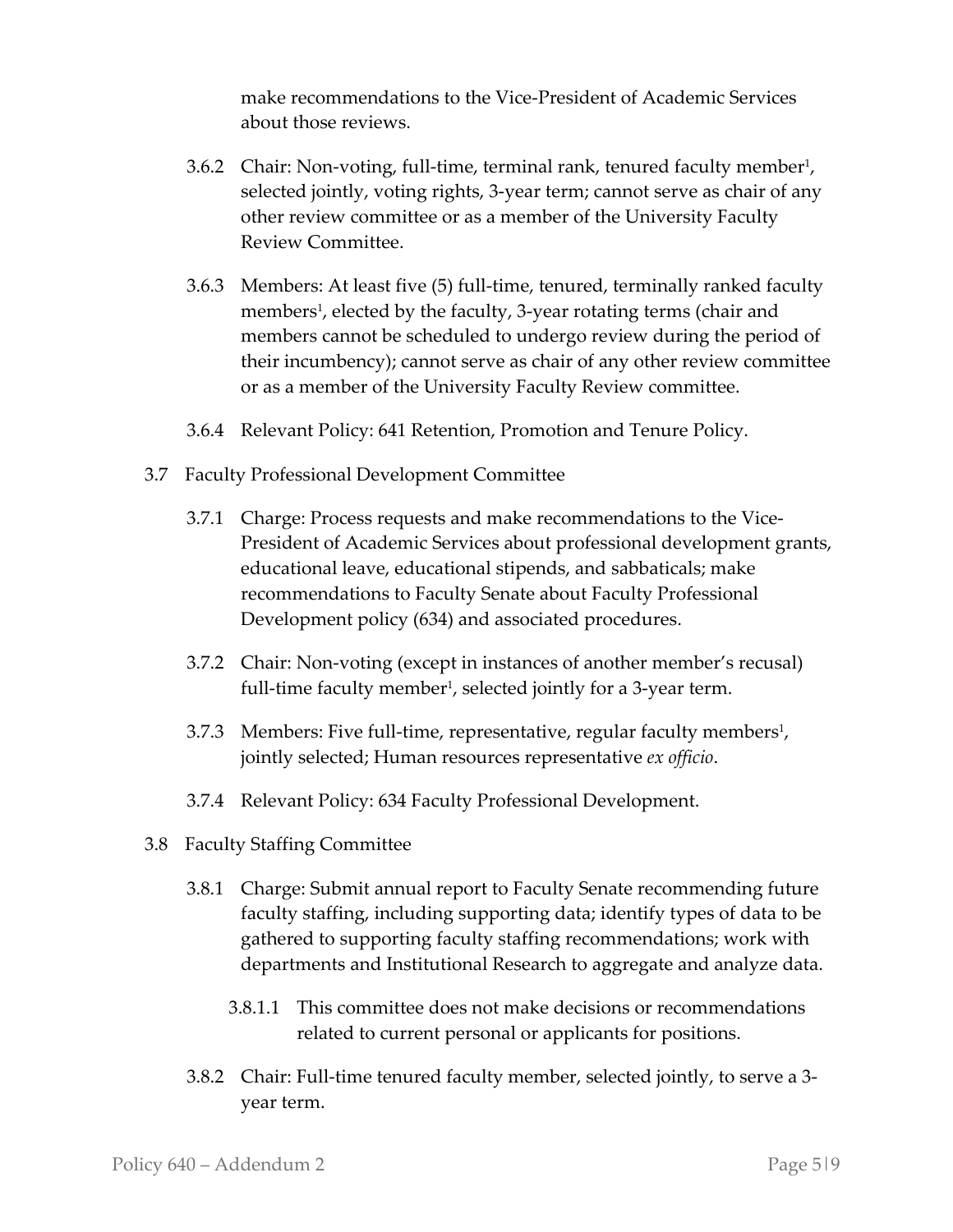- 3.8.3 Members: Minimum five (5) full-time, tenured, representative faculty members, selected by Faculty Senate or elected by constituencies; Institutional Research liaison *ex officio*.
- 3.8.4 Relevant Policy: 632 Faculty Responsibilities and Academic Freedom.
- 3.9 General Education Committee
	- 3.9.1 Charge: Review General Education program and outcomes as an intentional and integrated portion of DSU degrees; recommend changes to General Education program; evaluate, review, coordinate, and recommend DSU courses for General Education.
		- 3.9.1.1 Recommendations are submitted to University Curriculum Committee according to that committee's schedule.
		- 3.9.1.2 This committee works with General Education assessment committee but they are independent bodies.
	- 3.9.2 Chair: Full-time faculty member, selected jointly, to serve a 3-year term.
	- 3.9.3 Members: Representative Faculty Members, selected jointly (all voting members must be faculty).
	- 3.9.4 Relevant Policy: 602 Curriculum Approval & Revision; University catalog.
- 3.10 Honors Program Committee
	- 3.10.1 Charge: Review, promote, evaluate, and coordinate the DSU Honors Program.
	- 3.10.2 Chair: Full-time faculty member, selected jointly, to serve a 3-year term.
	- 3.10.3 Members: Representative full-time faculty members, selected jointly.
	- 3.10.4 Relevant Policy: None.
- 3.11 New Faculty Experience Committee
	- 3.11.1 Charge: Assist first-year members of the faculty in orienting to the culture of DSU to assist them in being successful; offer assistance to second-year faculty as they prepare or undergo the faculty review process.
	- 3.11.2 Chair: Full-time faculty member, selected jointly, to serve a 3-year term.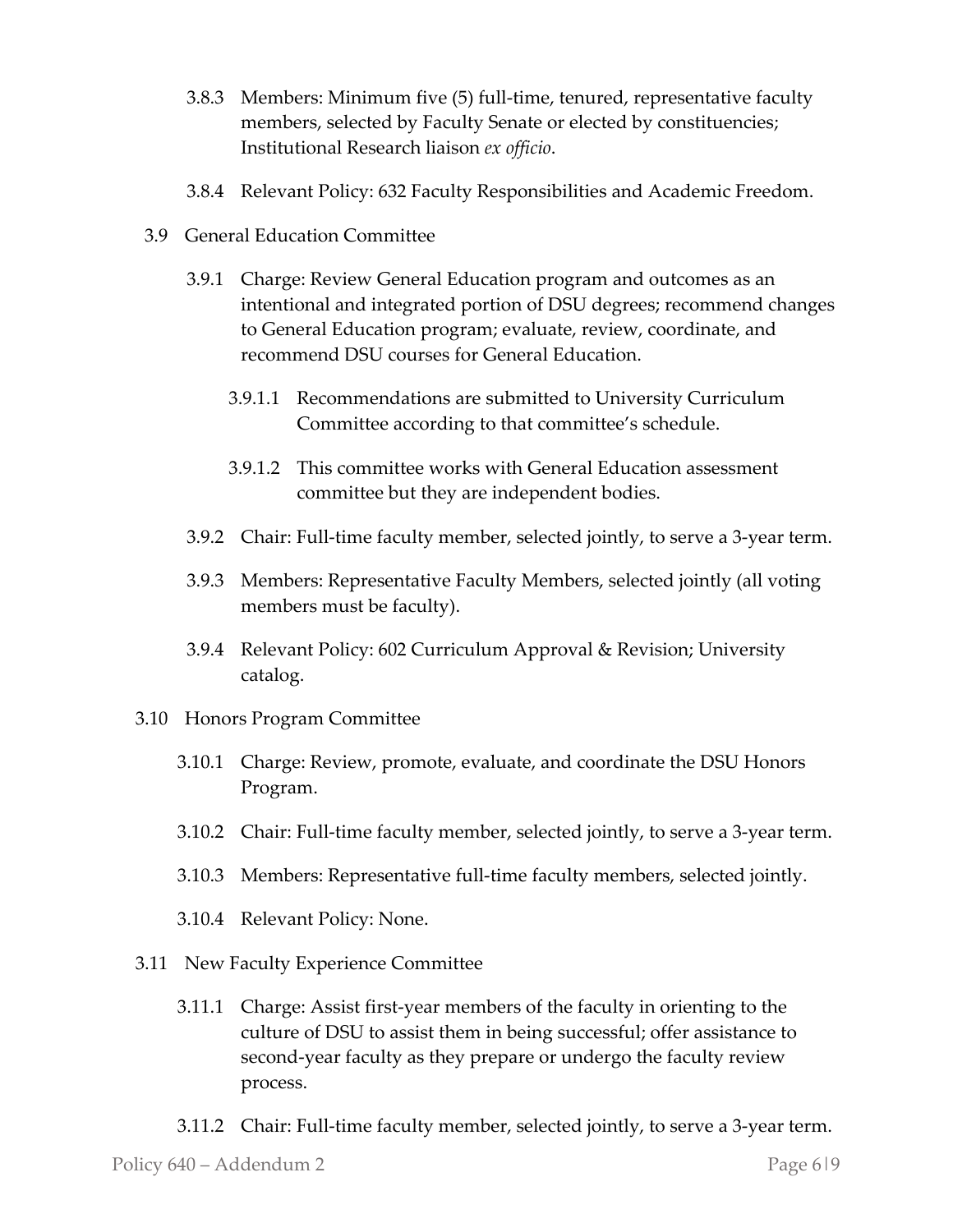- 3.11.3 Members: Minimum of five (5) full-time faculty members, selected jointly, Human Resources representative *ex officio*.
- 3.11.4 Relevant Policy: Relevant University policies; Faculty Handbook, 641 Retention, Promotion and Tenure Policy.
- 3.12 School Faculty Review Committee *(School Chairs are listed on Committees List, not members)*
	- 3.12.1 Charge: Review and vote regarding portfolios of faculty within or assigned to the school for intermediate, final probationary, and promotion reviews per Policy 641 Retention, Promotion and Tenure Policy and make recommendations to the University Faculty Review Committee about those reviews.
	- 3.12.2 Chair: Full-time tenured faculty member<sup>1</sup>, elected by school faculty, to serve a 3-year term.
	- 3.12.3 Members: Faculty members within the school as assigned voting rights by policy 641 Retention, Promotion and Tenure Policy.
	- 3.12.4 Relevant Policy: 641 Retention, Promotion and Tenure Policy.
- 3.13 Undergraduate Research Committee
	- 3.13.1 Charge: Promote, coordinate, and celebrate undergraduate student research achievements across campus, including at the annual DSU Student Research Day; select student submissions to represent the University at the annual conference on undergraduate research; make recommendations to Deans Council and the Vice-President of Academic Services regarding funding undergraduate research expenses.
	- 3.13.2 Chair: Full-time faculty member, selected jointly, to serve a 3-year term.
	- 3.13.3 Members: Representative full-time faculty members, selected jointly.
	- 3.13.4 Relevant Policy: None.
- 3.14 University Curriculum Committee
	- 3.14.1 Charge: Review and issue recommendations based on a vote for all course changes and new courses impacting areas beyond the originating school, including General Education status; review and issue recommendations based on a vote for all substantive program changes and new programs; send recommendations to Academic Council for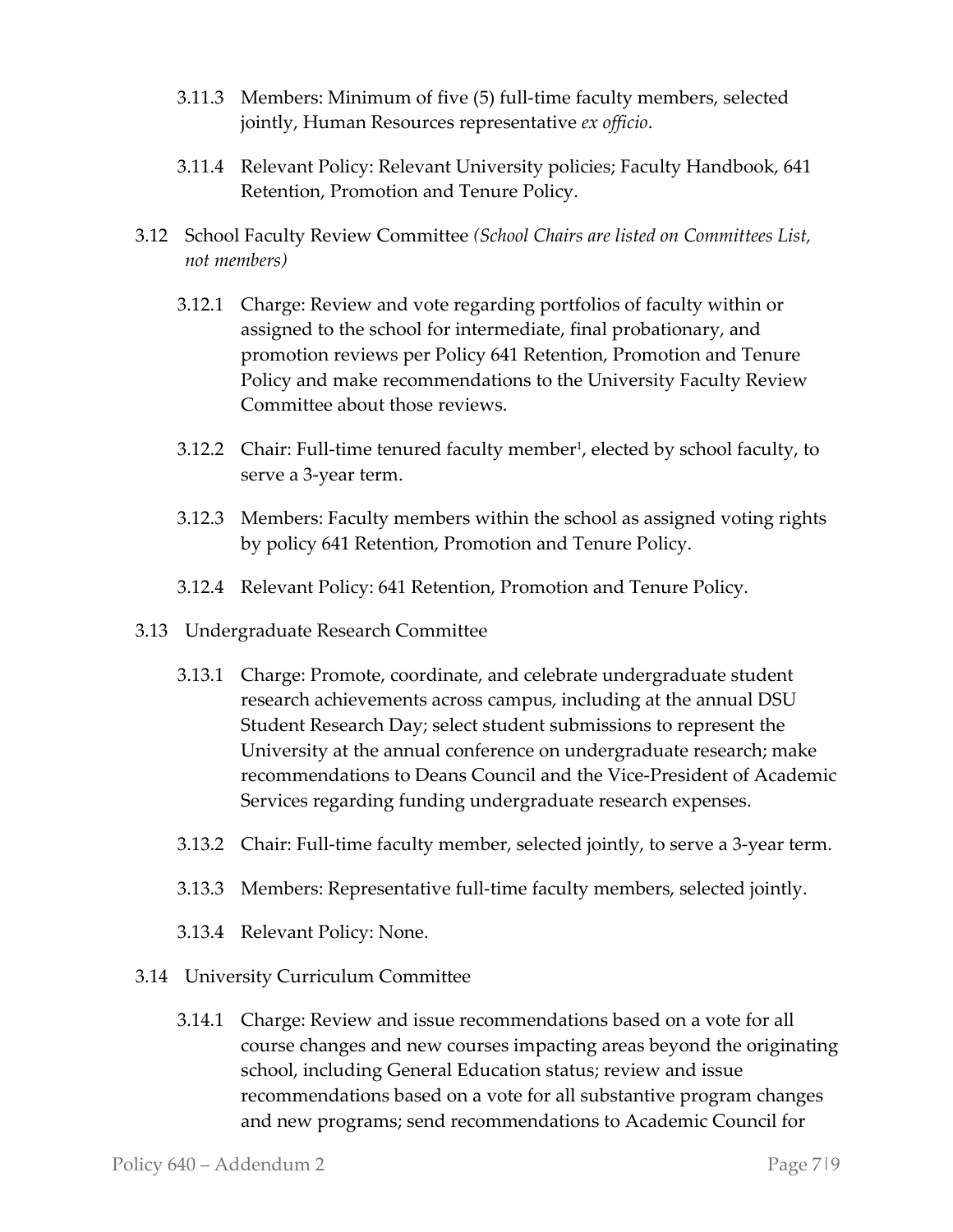their review and vote.

- 3.14.2 Chair: Faculty Senate Past-President (one-year term), with staff support provided by the Director of Academic Programs & Curriculum.
- 3.14.3 Members: Faculty Senate President, Faculty Senate President-Elect, representative faculty members from each academic department with a chair (representative may be department chair), selected jointly, *ex officio* members (all voting members must be faculty).
- 3.14.4 Relevant Policy: 602 Curriculum Approval and Revision.
- 3.15 University Faculty Review Committee
	- 3.15.1 Charge: Review and vote regarding portfolios of faculty for intermediate, final probationary, and promotion reviews per Policy 641 Retention, Promotion and Tenure Policy and make recommendations to the Vice-President of Academic Services about those reviews.
	- 3.15.2 Chair: Non-voting, full-time, terminal Rank, tenured faculty member, selected jointly<sup>1</sup>, 3-year term; cannot serve as chair of any other review committee or as a member of the Post-Probation Review committee.
	- 3.15.3 Members: Minimum nine (9) representative, full-time, tenured faculty members<sup>1</sup> elected by constituencies for rotating 3-year terms (members cannot be scheduled to undergo review during the period of their incumbency, if they submit a review, they are removed from the committee and a replacement is found); cannot serve as chair of any other review committee or as a member of the Post-Probation Review committee.
	- 3.15.4 Relevant Policy: 641 Retention, Promotion and Tenure Policy.
- 3.16 University Transparency Committee
	- 3.16.1 Charge: Review workload designations and workload reassignments made by departments, schools, and other bodies for equity and fairness; make recommendations to Deans Council about adjustments; provide reports to Faculty Senate about these issues.
	- 3.16.2 Chair: Full-time tenured faculty member, selected jointly, to serve a 3 year term.
	- 3.16.3 Members: Minimum five (5) representative, full-time, tenured faculty members, selected by Faculty Senate or elected by constituencies.